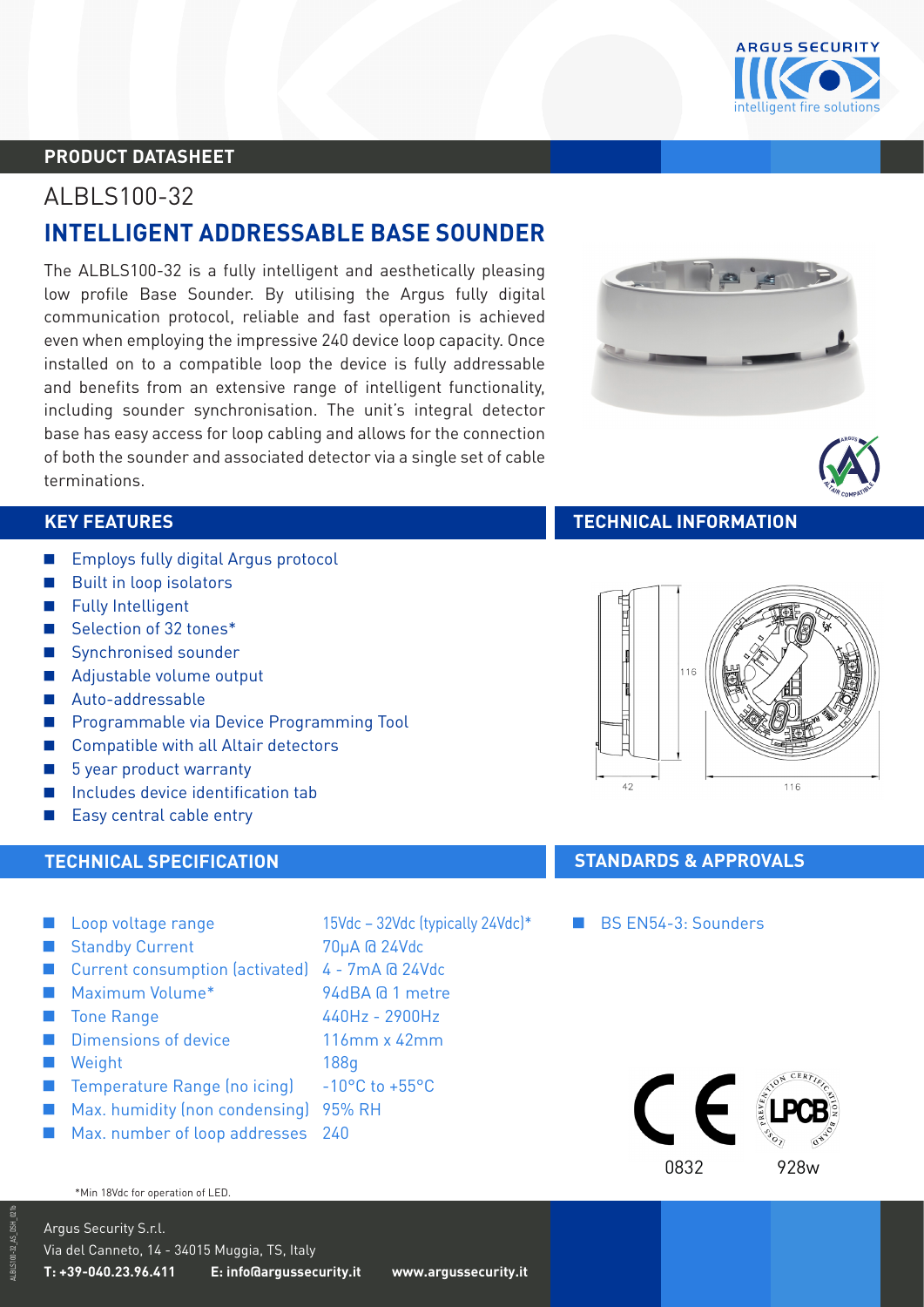

## **OUTPUT TONE SETTING**

To program the sounder, its operating mode must be defined by IMPORTANT NOTE: Not all control panels may be programming a decimal number into it by the use of the programmer. able to activate all of table 1's listed tones. Check the

One selected operating mode is programmable through an **operating mode number** written into the device through the handheld programming unit used before for the addressing step; the **Set Mod / Set Op** option of the programmer is used for this purpose: consult the programmer's documentationfor further details.

The available tone set for this mode is given on page 3.

control panel's documentation for more information.

| Tone | <b>Pattern</b>           | <b>Frequency</b> | Rate                | <b>Main Application</b>      |
|------|--------------------------|------------------|---------------------|------------------------------|
|      | <b>DUAL TONE *</b>       | 800 & 960        | $250ms - 250ms$     | AI TERNATIVE WARBLE          |
|      | <b>CONTINUOUS TONE *</b> | 1000             | Steady              | CONTINUOUS TONE              |
|      | PULSED TONE              | 970              | 500ms ON, 500ms OFF | ISO 8201 LF BS5839 Pt 1 1983 |

\* Tones in **BOLD** are LPCB certified

### **OUTPUT VOLUME SETTING**

To program the sounder its operating mode must be defined by programming a decimal number into it by the use of the programmer.

Volume level can be programmed directly on the device through the **operating mode number**. The desired operating tone must be selected on the control panel.

Four different **operating mode numbers** for this mode can be programmed into the device.

| <b>Volume Level</b> | <b>Operating Mode No.</b> |
|---------------------|---------------------------|
| LOW                 |                           |
| <b>MEDIUM</b>       | 65                        |
| HIGH*               | 129 (FACTORY DEFAULT)     |
| EXTRA-HIGH          | 193                       |

\*The sounder leaves comes pre-programmed with operating mode number 129.

ALBLS100-32\_AS\_DSH\_021b